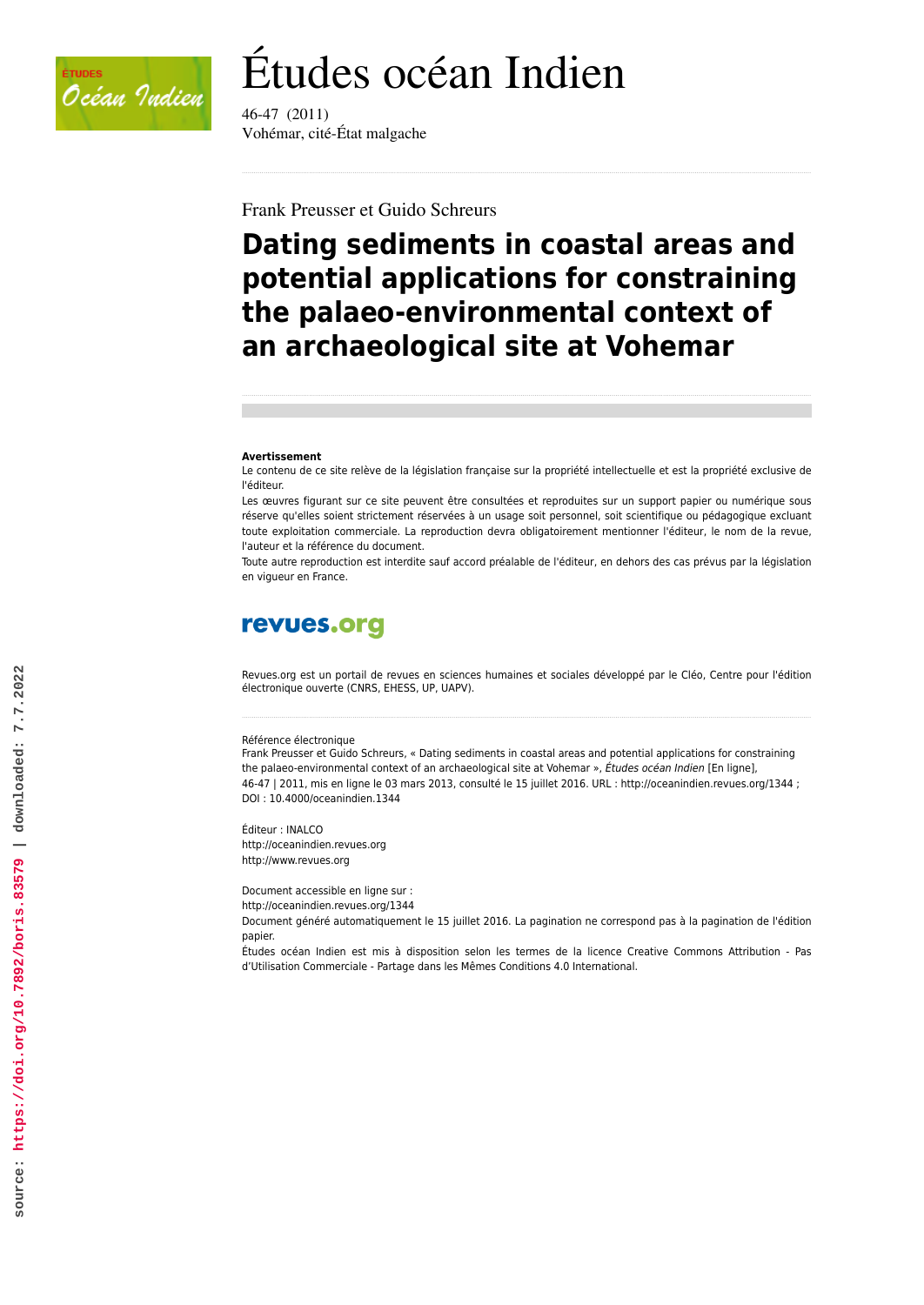#### **Frank Preusser et Guido Schreurs**

# **Dating sediments in coastal areas and potential applications for constraining the palaeo-environmental context of an archaeological site at Vohemar**

Pagination de l'édition papier : p. 339-355

- <sup>1</sup> Coastal settings represent complex environments in the transition between ocean and land. From the geological perspective, coasts are highly dynamic areas with short frequency but low amplitude changes caused by daily low and high tides, and occasional storm events partially having a high impact on geomorphology. Long term trends are due to raising or decreasing sea level caused by global climate change, and emerging or sinking coast lines due to tectonic movements. Climate change also affects the frequency and magnitude of severe storm events (*e.g.* during the "Little Ice Age") and triggers changes in the vegetation cover in coastal areas (*i.e.* the effectiveness of sediment trapping). Additionally, seismic events, often occurring thousands of kilometres away, may cause substantial modification of coastal areas. This was recently dramatically demonstrated by the devastating tsunamis in the Indian Ocean in 2004 and off the eastern coast of Japan in 2011.
- <sup>2</sup> A traditional method to date past changes in coastal environments is the analysis of historical maps and aerial images. Examples are available from the southern Baltic Sea (*e.g.* Schwarzer *et al.* 2003) and the Netherlands (*e.g.* van Heteren *et al.* 2006). The problem is that these approaches only cover the last few centuries and that not all regions have been mapped in detail in the historic past. As a consequence, it is often necessary to rely on physical dating methods that, however, are restricted to certain time scales and materials.
- <sup>3</sup> This article provides a brief overview of the most common geochronological methods used for dating deposits from coastal settings of Holocene age. We will first give a short description of the basics of the physical dating methods followed by examples of how these have been applied to different sedimentary environments. Specific focus will be on Optically Stimulated Luminescence (OSL) dating, a method that has recently seen a number of innovative applications for reconstructing the environmental history in coastal settings. We also show that the presented dating methods, in particular OSL dating of sediments, could be extremely useful in palaeo-environmental studies of an archaeological site at Vohemar in north eastern Madagascar in order to decipher the history of past changes induced by natural processes and human settlement.

# **Dating methods**

### Radiocarbon

<sup>4</sup> Radiocarbon is the most commonly used dating method in geosciences and archaeology. The method relies on the decay of  $^{14}C$  produced in the atmosphere by cosmic radiation, mixed throughout the global circulation system, and finally incorporated in organic material or carbonate precipitates, for example in corals. The method is well established, very precise and several laboratories offer dating on a commercial basis. However, a major problem of radiocarbon dating is that it is restricted to organic matter, which is seldom or even absent in many sand-dominated coastal areas. A further disadvantage of this approach is that the dated material might be reworked and, hence, in some settings may not necessarily date the time of sediment deposition. Radiocarbon ages of reworked material may hence significantly predate the event represented by a sediment layer it has been taken from. Another drawback is that radiocarbon can be affected by the marine reservoir effect, which will also cause age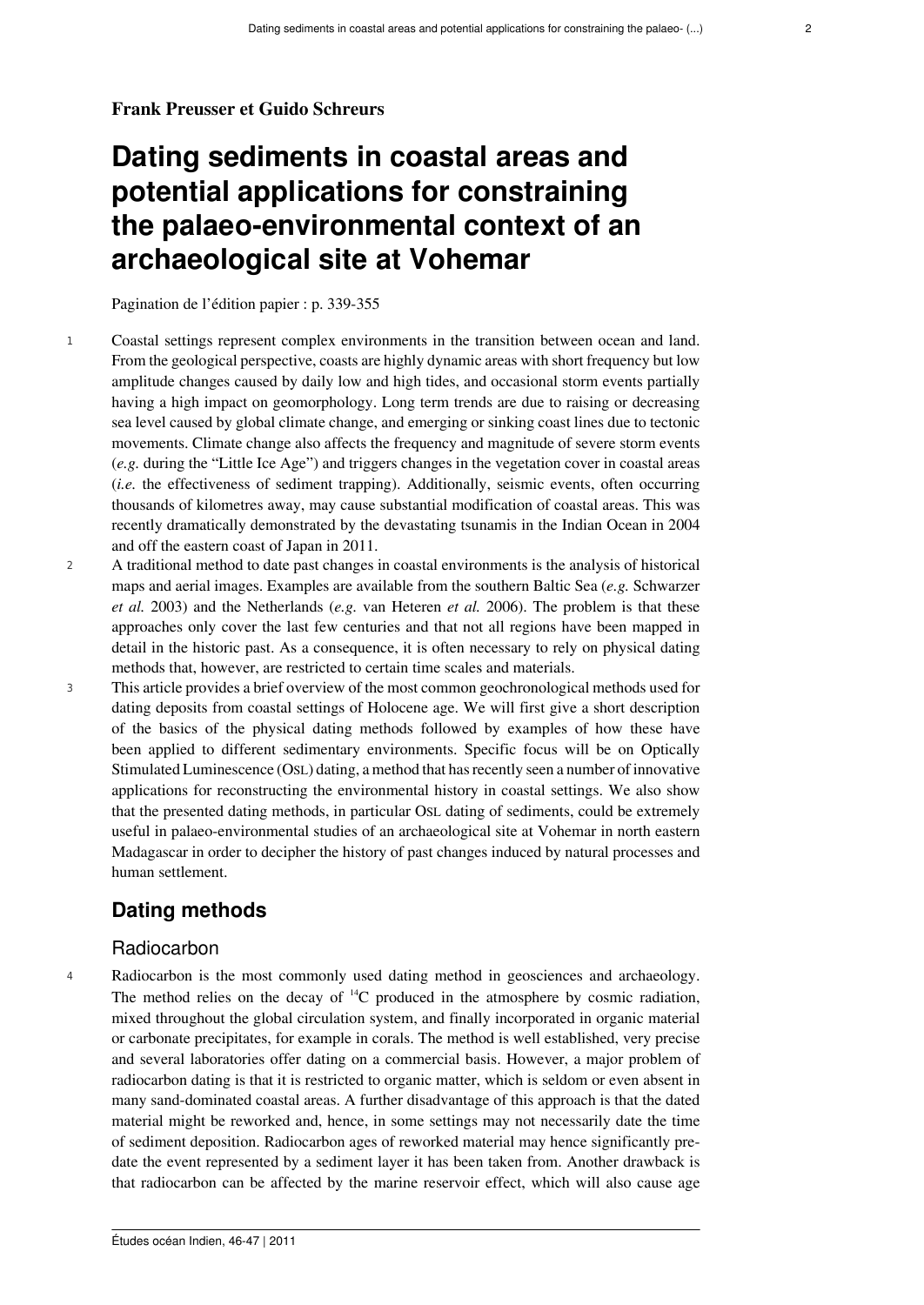overestimation. Furthermore, the calibration of young radiocarbon ages is partially associated with large uncertainties. For example, a radiocarbon age of  $150 \pm 40^{14}$ C yr BP encompasses five different possible age ranges between AD 1660 to 1950 after calibration (Hua 2009). A comprehensive overview of the radiocarbon methods is provided by Hajdas (2008).

# Uranium series

<sup>5</sup> Uranium with its several radioactive isotopes occurs in small concentrations in most natural environments. The isotope  $^{238}$ U represents the starting point (mother isotope) of a complex decay chain, finalising in stable <sup>206</sup>Pb. In contrast to its daughter isotopes, uranium is highly soluble in water. When organisms such as corals trigger precipitation of carbonates from seawater to build their exoskeleton, these precipitates will contain U, but no decay products such as <sup>230</sup>Th. At this starting point the  $U/230$ Th ratio is zero but will increase as soon as  $^{230}$ Th is produced by the decay of U. Knowing the decay rate of U allows calculating an age based on the ratio  $U^{230}$ Th. While the method was originally developed in the 1950s, it has seen major improvements with regard to accuracy and precision during the last 20 years due to developments in analytical methods. Problems occur when the system is not closed, *i.e.* when uranium or thorium is added or can escape from the system. In the present context, this can occur when corals are exposed to weathering. A summary of uranium series dating is given in Scholz and Hoffmann (2008).

### Optically stimulated luminescence (OSL)

<sup>6</sup> This method relies on a light-sensitive signal in quartz and feldspar sediment grains that is induced by environmental radioactivity. When the grains are exposed to daylight during sediment transport, the OSL signal is erased within minutes to hours. During burial, when the grains are sealed from daylight, the latent OSL signal accumulates as a function of time and environmental dose rate. For purposes of dating two measurements are necessary. One has to determine the amount of radioactive elements (*i.e.*, K, Th, U and their daughter isotopes) and this is done by, for example, gamma spectrometry. Additionally, parameters such as water content, sediment overburden, and geographic position have an effect on dose rate calculation. The second measurement quantifies the amount of radioactive energy absorbed by the minerals by comparing the natural OSL signal in a sample to the OSL signal produced by known dose laboratory irradiation. One advantage of OSL is that the method relies on quartz and feldspar grains, both of which are found in most coastal sediments. The method does not, in contrast to radiocarbon and uranium series dating, require the presence of organic material and it provides direct depositional ages (last exposure to daylight) for a variety of different coastal features (beaches, dunes, tidal sequences, storm deposits, etc.). Furthermore, the datable time range reaches from a few years up to several hundred thousand years. However, the methodology is rather complex and requires extensive testing and data analyses. The basic concepts and procedures of OSL dating are summarised in Preusser *et al.* (2008).

# **Sedimentary settings and dating approaches**

## Coral reefs

- 7 In tropical oceans, corals commonly build up large structures by precipitating CO<sub>2</sub> from water. An important function of coral reefs is that they act as natural barrier towards the open sea, hence protecting the coast from the effects of storms. Besides being an important habitat for present sea life, corals also provide important information about changes in past environmental conditions (*e.g.*, Fleitmann *et al*. 2007).
- <sup>8</sup> The fact that corals are build up by precipitated carbonate allows the application of radiocarbon dating. A problem with this approach is the so-called marine reservoir effect, *i.e.* the  $CO<sub>2</sub>$ precipitated from ocean water will have aged due to the time it takes for mixing. As a consequence, marine organisms show usually over-estimated radiocarbon ages in the order of several centuries up to several thousand years (*cf.* Hajdas 2008).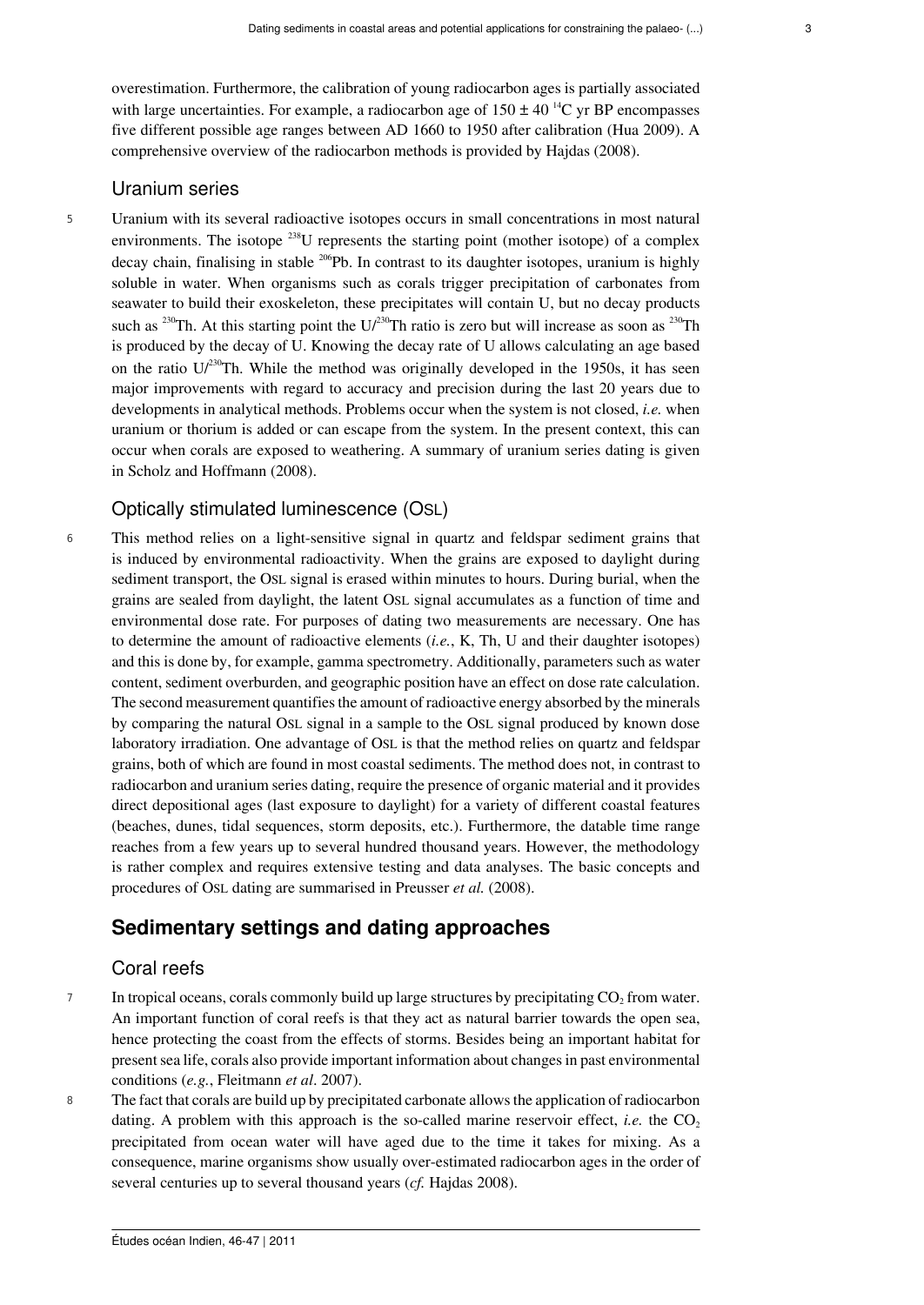<sup>9</sup> A recent innovative application of Uranium series dating used laser ablation multi-collector inductively coupled plasma mass spectrometry (LA MC-ICPMS) to determine the approximate age of fossil corals (Potter *et al*. 2005, McGregor *et al*. 2011). LA MC-ICPMS is a rapid (40-50 samples per day) and inexpensive analytical method to optimise selection of quality coral material belonging to a required age range. In the study by McGregor *et al*. (2011), the LA MC-ICPMS ages of the investigated corals ranged between 6400 and 900 years, and are generally constrained by solution uranium series and radiocarbon dating. However, for particular samples laser ablation gave results conflicting with solution MC-ICPMS, implying the method may not always able to detect subtle geochemical alteration.

#### Tidal zone deposits

- <sup>10</sup> Tidal zones are areas strongly affected by daily movement of the coastline due to low and high tide. In such environments large bodies of sediment are accumulated from the supply by rivers and marine currents. Especially deltas and estuaries can strongly modify tidal zones due to the large input of sediment. The sorting of particle sizes causes a zonation into sand flats, mixed flats and mud flats. Sorting is controlled by several factors such as velocity of tidal waves and water depth, resulting in different bed forms.
- <sup>11</sup> A typical example of a tidal flat is the coast along the North Sea, where several pilot studies have tested the potential of Osl dating. Pioneering work was by Madsen *et al*. (2005, 2007a, 2007b) who showed for most of their samples a satisfactory consistency between Osl and <sup>210</sup>Pb ages even for estuarine samples as young as a few years. On the other hand, Mauz and Bungenstock (2007) and Mauz *et al*. (2010) found that not all their Osl ages for samples taken from different sedimentary settings on tidal flats are well bleached and partially result in age overestimation. However, it is emphasized that using small aliquot or single grain procedures together with appropriate statistical analyses of large data sets might overcome this problem. In this approach, partial bleaching is identified by the spread of the results of repeated Osl measurements, where the real deposition age is at the lower edge of the distribution. Another problem in such environments can be the presence of radioactive disequilibrium in the uranium decay chain, caused by the presence of shell debris (Zander *et al*. 2007). Detection and quantification of such disequilibria is possible through the application of high-resolution gamma spectrometry. Modelling the effect of disequilibrium on Osl ages is not straightforward, as the system may have acted differently (*e.g.*, closed system or postdepositional up-take of Uranium). Zander *et al*. (2007) compared different models and found good consistency of their Osl with age control provided by radiocarbon dating of wood, indicating that modelling disequilibria might help to minimise the effect on age determination.

#### Shoreline deposits

- <sup>12</sup> Shorelines, also termed beaches, comprise several parts, which relate to the processes shaping them. The part above the waterline that is actively influenced by the action of waves is termed beach berm. It consists of a crest and face sloping down towards the ocean. Sediment is in this environment continuously reworked by wave action. Older crests further inland beyond the range of normal waves result from storm events (storm beach). Both waves and currents move sediment particles towards the beach causing accumulation, whereas erosion along beaches is often related to storm events. Winds acting on beaches often force the movement of sandsize grains inland resulting in the deposition of dune ridges along the coast. Such dune belts represent natural dykes protecting the coastal hinterland from flooding. As these features have a high preservation potential, they are used to reconstruct changes of past shoreline positions. Dune sand is probably the material best suited for OSL dating as aeolian transport almost guarantees complete resetting of the signal prior to deposits. Furthermore, dune sands are usually highly homogenous and less commonly affected by problems of radioactive disequilibrium than met in other coastal setting.
- <sup>13</sup> Beach ridges along the Baltic Sea coast in Germany were dated by Reimann *et al*. (2010) using OSL. It is shown that beach ridges on Darss-Zingst were formed between 1900 and 1600 years ago, before the closing of coastal inlets. Accumulation at Windwatt occurred during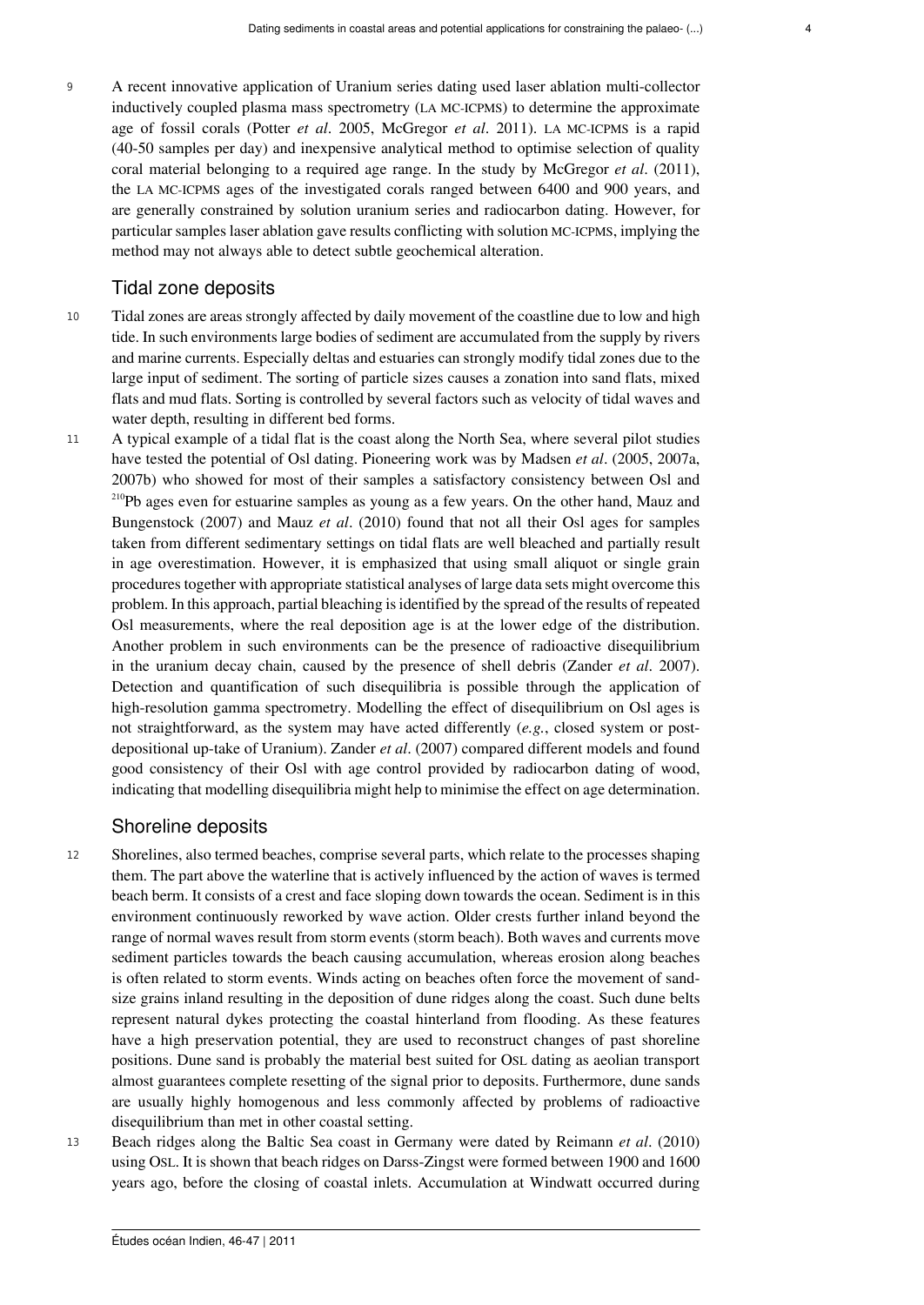four distinct periods, dating to ca. 900, ca. 500, 320-260, and ca. 40 years ago. The authors assume,that deposition 500 years ago (AD 1500) and between 320 and 260 years ago (AD 1680-1750) was related to the mobilisation of sediment caused by environmental change during the onset of the "Little Ice Age". The youngest phase of sediment accumulation could be caused by storm surges and sediment overwash during the 1960s.

<sup>14</sup> A case study by Ballarini *et al*. (2003) has dated young dune systems from the SW part of the Dutch island of Texel. These authors produced ages as young a  $6 \pm 2$  years, with ages between 100 and 300 years being associated by uncertainties of about 7%. The reported dune chronology is in excellent agreement with age control provided by historic maps showing the development of the dune system. Clemmensen *et al*. (2009) reconstructed the history of coastal dune fields on Jutland (Denmark) using both OSL (on aeolian sand) and radiocarbon (on intercalated peat). It is shown that the development of the dune field was characterised by repeated periods of transgressive dune formation punctuated by periods of dune stabilization and soil formation. Aeolian activity is dated to 2200 BC, 800 BC, 100 AD, 1050-1200 AD and 1550-1650 AD. Proxy data from other geological archives in the region indicate that aeolian deposition coincides with increased storminess during summer.

# Coastal flats

- <sup>15</sup> Many coasts are characterised by areas of low topography located in the upper intertidal zone, at the transition between land and salt or brackish water. Coastal flats are often protected from the open sea by barrier islands, spits or embankments. In the mid to high latitudes such areas are known as salt marshes, being characterised by dense low vegetation (*i.e.* grass and shrubs) of salt tolerant plants. In tropical and sub-tropical environments mangroves are found in such positions, where salt tolerant trees replace herbaceous plants. A special feature along coastal flats are lagoons, bodies of shallow salt or brackish water separated from the open sea by sand barriers (*e.g.*, barrier islands) or coral reefs, where such areas are also known as back reef.
- <sup>16</sup> Szkornik *et al.* (2008) mapped the extent of an aeolian sand sheet accumulation in the salt marshes of Ho Bugt, Denmark, from c. 60 cores and sections, and dated it using a combination of radiocarbon (plant fragments) and Osl (aeolian sand). Diatom analysis was used to reconstruct relative changes in sea level during the late Holocene. It is shown that the relative sea level in Ho Bugt has risen by approximately 1.5 m in the past 2000 years. Higher than average sea level rise occurred during two periods, the first dating between 2000 and 1400 years ago. The second started about 500 years ago during the early part of the "Little Ice Age". Deposition of the sand sheet dates to the 15th and 16th century, and coincides with increased storminess, coastal dune building, and salt marsh formation observed at other coastlines in Europe at that time. Another study from Denmark focussed on the environmental evolution of the past 5500 years of the coastal lagoon behind the barrier island of Fanø, in the Northern Wadden Sea (Fruergaard *et al*. 2011). Sedimentation in the lagoon alternated between slow vertical aggradation of sand flats and fast lateral progradation of point bars in tidal channels. The authors conclude that sediment accumulation on millennial time scales was controlled by rising sea level. Short-term sediment accumulation (centurial time scale) was controlled by local erosion and deposition caused by the migration of channels.

# Storm and tsunami deposits

<sup>17</sup> Exceptional events may occur at low frequency but can partially have a dramatic impact and by this substantially changing the appearance of coastlines. Large storm events (hurricanes, taifuns) as well as tsunamis can cause major erosion and transport of large sediment particles inland. In the geological record, tsunamis gained very little attention in the past and have only recently moved into the focus of geological research (*e.g.*, Chagué-Goff *et al*. 2011). Morton *et al*. (2007) investigated modern tsunami and storm deposits to distinguish such sediments in the geological record. According to these authors, diagnostic criteria include sediment composition, textures and grading, types and organisation of stratification, thickness, geometry, and landscape conformity. The distinction between tsunami and storm deposits is based on differences in hydrodynamics and sediment-sorting process during transport. Tsunamis can have flow depths of  $>10$  m, transport sediment primarily in suspension, and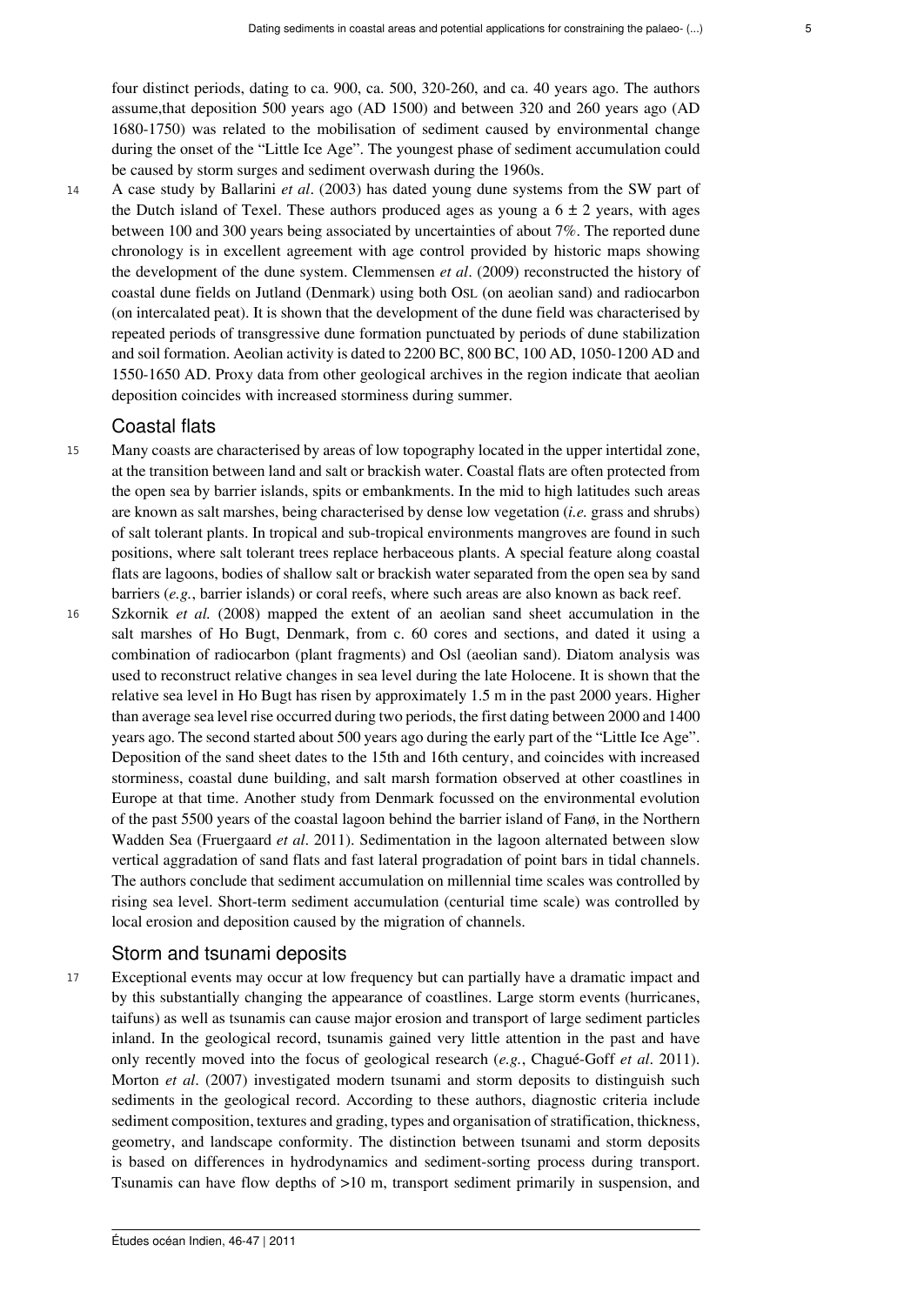distribute the load over a broad region where sediment falls out of suspension when flow decelerates. In contrast, storm inundation generally is gradual and prolonged, consisting of many waves that erode beaches and dunes with no significant overland return flow until after the main flooding. In the geological record, tsunami deposits will usually consist of a single homogeneous bed that is normally graded overall. Mud intraclasts and mud laminae within the deposit as well as twig orientation or other indicators of return flow during bed aggradation are interpreted as strong evidence of tsunami deposition. On the other hand, storm deposits are usually thicker and found less inland from the shore. They typically are composed of numerous subhorizontal planar laminae, do not contain internal mud laminae, and rarely contain mud intraclasts.

- <sup>18</sup> One of the first studies dating storminess by OSL was by Sommerville *et al.* (2003) on samples from Scotland. More recently, Buynevich *et al.* (2007) reconstructed the dynamics of coastal storm events by OSL dating of sand filling up relict scarps produced by past storm events in the western Gulf of Maine, USA. These results indicate severe beach erosion occurring ca. 1550, 390, 290, and 150 years ago. From this, the authors infer increased storm activity (frequency and/or intensity) during the past 500 years, which preceded a relatively calm period lasing some 1000 years.
- <sup>19</sup> Several studies have tested radiocarbon and Osl dating on deposits attributed to the great tsunami that hit the coast of Portugal on November  $1<sup>st</sup>$ , 1755. An eyewitness reported an estimated run-up of 11-15 m and historical records indicate flooding of the coastal wetlands up to 1 km inland. The tsunami-laid material consists of sand and gravel intercalated with estuarine mud. It contains shell fragments, cobbles and boulders with borings by marine organisms. Radiocarbon ages of embedded organic material are often predating the tsunami, as they have been reworked (Dawson *et al*. 1995). Cunha *et al.* (2010) report Osl ages for the tsunami deposits being internally reproducible, but overestimating the known age by some 60-310 years. Similar age overestimation has been reported for deposits of the 2004 tsunami (Murari *et al.* 2007). The age overestimation is interpreted to result from incomplete bleaching of the Osl signal prior to deposition. In this context, it is important to note that the age offset will become less significant when dating older ( $>$  a few thousand years) deposits. Furthermore, the use of single grain methodology and application of minimum age models may help to reduce or even avoid age overestimation caused by incomplete bleaching.

# **The archaeological site at Vohemar in a palaeoenvironmental context**

### The archaeological site at Vohemar

<sup>20</sup> Excavations at a necropolis in Vohemar during the first half of the 20th century have provided evidence for the presence of a former prosperous civilisation referred to as the Rasikajy civilisation (Vernier & Gaudebout 1941). The necropolis is located on a peninsula a few hundred meters from the Indian Ocean (fig. 1). Until now remains of a former settlement that most likely was situated nearby have not been discovered. Previous studies indicate that the necropolis existed prior to the arrival of the first Europeans in 1500 AD (*e.g.* Vernier & Millot 1971). The presence of early 16th century Chinese ceramics (Crick, pers. comm.) and Spanish pottery (Rosser-Owen, pers. comm.) in the tombs indicates that the cemetery was still in use during the first half of the 16th century. This is confirmed by historical sources, which mention that a Portuguese ship traded at Vohemar in 1514 or 1515 (Barros 1777). Inhumations at the cemetery seem to have ceased later in the 16th century, as there is no clear evidence for burial objects dating from the 17th century or younger. The reason for the abandonment is not known, but descriptions of Madagascar compiled in the late 16th (Thevet 1575) and early 17th century (Megiser 1609) mention destructive flooding events affecting coastal regions of Madagascar. The Frenchman Mayeur, who travelled extensively on foot throughout northern Madagascar in the 1770s, also visited Vohemar and his travel notes mention that the local population informed him that the port of Vohemar had been destroyed in the past by a cyclone and that the settlement had subsequently been abandoned (de Froberville 1912).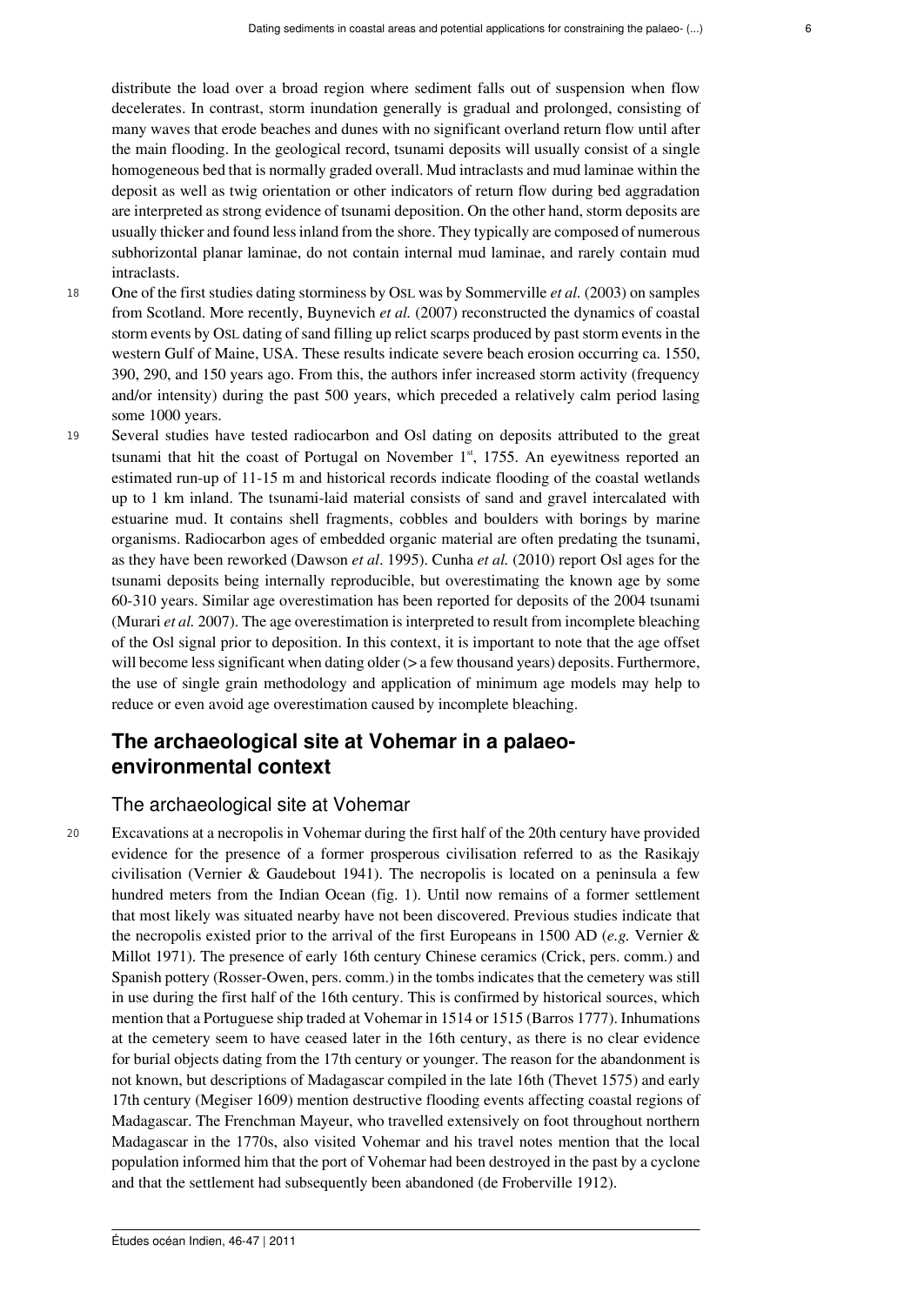# Palaeo-environmental studies in the Vohemar region: an outlook

- <sup>21</sup> A study of the nature and extent of sedimentary deposits at or near the necropolis of Vohemar could shed light on whether natural hazards (*e.g.*, tsunami, storm surges associated with cyclones, or river floods) played a role in the demise of the Rasikajy civilization. In addition, palaeo-environmental studies at Vohemar and other selected archaeological sites in northern Madagascar could provide insights on how the natural environmental conditions influenced coastal sites in the past and how the landscape developed under human activity and changing climatic conditions. The timing of palaeo-environmental events and changes needs to be constrained by dating methods such as those presented in this article.
- <sup>22</sup> Palaeo-environmental studies of the Vohemar region will need to comprise geomorphological, sedimentological, micromorphological and geochemical studies in order to clarify depositional processes in a coastal setting. Wherever possible, deposits are best dated by a combined approach of radiocarbon, OSL, uranium series and archaeological age determinations. OSL dating is particularly promising in the coastal setting at Vohemar as suitable material (sand or silt-sized grains of quartz and feldspar) is available ubiquitously in most environments.

#### **Landsat ETM+ satellite image of the Vohemar region**



Bands 3, 2 and  $1 = red$ , green and blue; converted in gray scale. Black circle indicates location of necropolis.

Numbers are potential sites for palaeo-environmental studiesand are referred to in the text.

<sup>23</sup> Examples of sites where more detailed studies could be undertaken are shown in fig. 1. Sediment drill cores could be taken from a lagoon 6 km south of Vohemar (site 1 in fig. 1) and from inner reef sedimentary deposits of the intertidal zone immediately north of the former necropolis (*e.g.* site 2 in fig. 1). These sites may have preserved records of overwash events due to, for example, storm surges and wave run-up. The thickness of these deposits, their lateral extent and grain size may show the relative magnitude of these events. Drilling campaigns need to be accompanied by detailed mapping of geomorphic forms and processes around the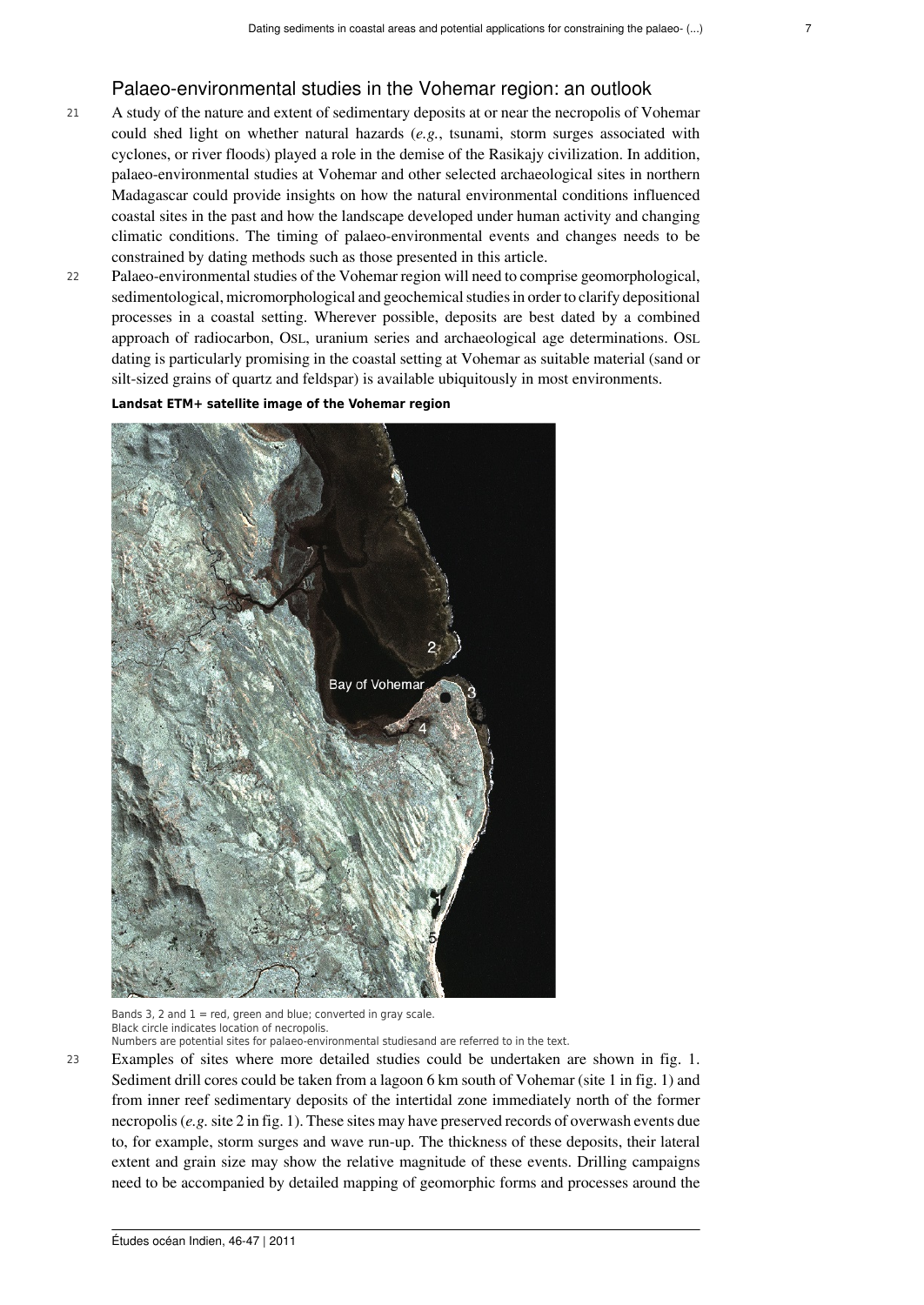drilling sites. Multi-proxy studies of the sediment cores recovered would need to include pollen and microcharcoal analyses, multi-element geochemical analyses and magnetic susceptibility studies. In addition to lagoonal and intertidal sediments, layered coral skeletons from reefs near Vohemar (*e.g.* site 3 in fig. 1) could also be used for palaeo-environmental reconstructions and to determine possible environmental contamination as a result of anthropogenic impact. Other sites that could provide insights in the palaeo-environmental history of the area are the wetlands (site 4 in fig. 1) 1 km southwest of the necropolis and recent dunes about 7 km south of Vohemar (site 5 in fig. 1).

<sup>24</sup> Coastal sediments represent complex features of past environmental change. For deciphering the history of past changes, triggered by both natural processes as well as human impact, it is necessary to rely on physical dating as outlined in the present article. While radiocarbon and uranium series methods can provide reliable time frames, OSL offers the highest flexibility with regard to dating range (from several years to a few hundred thousand years). Most importantly, OSL can be applied to almost any kind of sediment, which offers a huge potential for dating natural environmental variability as well as the presence and impact of humans in coastal areas. A comparison of archaeological and dated palaeoenvironmental records may elucidate the reciprocal relationships between ecosystem dynamics, climatic changes and human settlement in the Vohemar region and may shed light on the rise and fall of the Rasikajy civilisation.

#### *Bibliographie*

BALLARINI M., WALLINGA J., MURRAY A.S., VAN HETEREN S., OOST A.P., BOS A.J.J., VAN EIJK C.W.E., 2003, "Optical dating of young coastal dunes on a decadal time scale", *Quaternary Science Reviews*, no 22, pp. 1011-1017.

BARROS J. de, 1777, *Da Asia, Decada Terceira*, Parte Primera, Lisbon, Régia Officina Typografica.

Buynevich I.V., Fitzgerald D.M., Goble R.J., 2007, A 1500 yr record of North Atlantic storm activity based on optically dated relict beach scarps", *Geology*, no 35, pp. 543-546.

Chagué-Goff C., Schneider J.-L., Goff J.R., Dominey-Howes D., Strotz L., 2011"Expanding the proxy toolkit to help identify past events — Lessons from the 2004 Indian Ocean Tsunami and the 2009 South Pacific Tsunami", *Earth Science Reviews*, no 107, pp. 107-122.

Clemmensen L.B., Murray A.S., Heinemeier J., de Jong R., 2009, "The evolution of Holocene coastal dunefields, Jutland, Denmark: A record of climate change over the past 5000 years", *Geomorphology*, no 105, pp. 303-313.

CUNHA P.P., BUYLAERT J.P., MURRAY A.S., ANDRADE C., FREITAS M.C., FATELA F., MUNHA J.M., MARTINS A.A., SUGISAKI S., 2010, Optical dating of clastic deposits generated by an extreme marine coastal flood: The 1755 tsunami deposits in the Algarve (Portugal)", *Quaternary Geochronology*, no 5, pp. 329-335.

Dawson A.G., Hindson R., Andrade C., Freitas C., Parish R., Bateman M., 1995, Tsunami sedimentation associated with the Lisbon earthquake of November 1st 1755 AD: Boca do Rio, Algarve-Portugal, *The Holocene*, no 5, pp. 209-215.

Fleitmann D., Dunbar R.B., McCulloch M., Mudelsee M., V*uille* M., McClanahan T., Cole J.E., Eggins S., 2007, "East African soil erosion recorded in a 300 year old coral colony from Kenya", *Geophysical Research Letters*, no 34, L04401.

FROBERVILLE B. de, 1912, "Voyage dans le nord de Madagascar, au cap d'Ambre et à quelques Iles du Nord-Ouest par Mayeur", *Bulletin de l'Académie malgache*, vol. X.

Fruergaard M., Andersen T.J., Nielsen L.H., Madsen A.T., Johannessen P.N., Murray A.S., Kirkegaard L., Pejrup M., 2011, "Punctuated sediment record resulting from channel migration in a shallow sanddominated micro-tidal lagoon, Northern Wadden Sea, Denmark", *Marine Geology*, no 280, pp. 91-104.

GAUDEBOUT P. VERNIER E., 1941, "Notes sur une campagne de fouilles à Vohémar. Mission Rasikajy 1941", *Bulletin de l'Académie malgache*, vol. xxiv, p. 100-114.

Hajdas I., 2008, "Radiocarbon dating and its applications in Quaternary studies", *E&G Quaternary Science Journal*, no 57, pp. 2-24.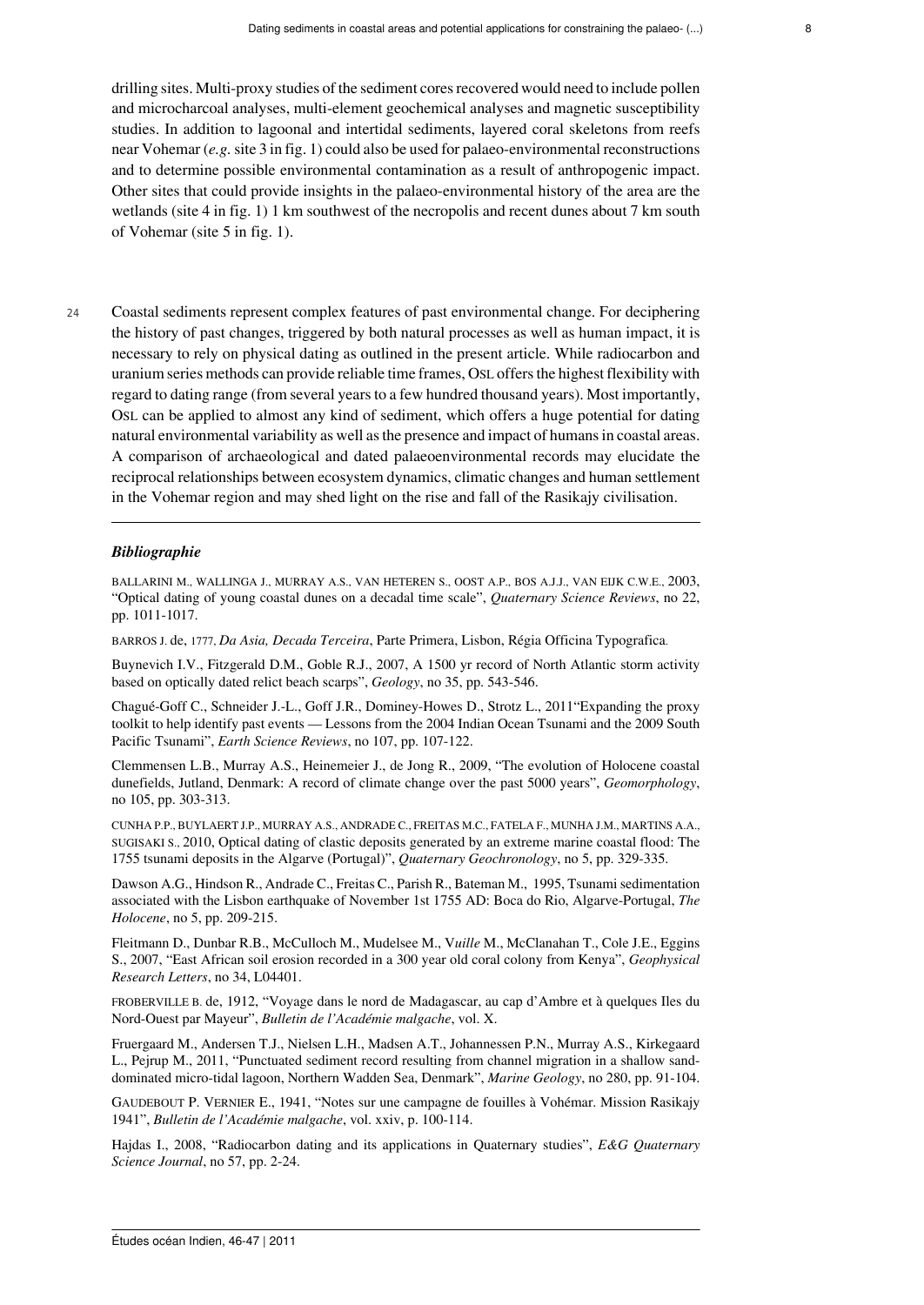MADSEN A.T., MURRAY A.S., ANDERSEN T.J., PEJRUP M., BREUNING-MADSEN H., 2005, "Optically stimulated luminescence dating of young estuarine sediments: a comparison with 210Pb and 137Cs dating", *Marine Geology*, no 214, pp. 251-268.

Madsen A.T., Murray A.S., Andersen T.J., Pejrup M., 2007a, "Temporal changes of accretion rates on an estuarine salt mash during the late Holocene e reflection of local sea level changes? The Waddden Sea, Denmark", *Marine Geology*, no 242, pp. 221-233.

MADSEN A.T., MURRAY A.S., ANDERSEN T.J., PEJRUP M., 2007b, "Optical dating of young tidal sediments in the Danish Wadden Sea", *Quaternary Geochronology*, no 2, pp. 89-94.

Mauz B., Bungenstock F., 2007, "How to reconstruct trends of late Holocene relative sea level: a new approach using tidal flat clastic sediments and optical dating", *Marine Geology*, no 237, pp. 225-237.

Mauz B., Baeteman C., Bungenstock F., Plater A.J., 2010, Optical dating of tidal sediments: Potentials and limits inferred from the North Sea coast", *Quaternary Geochronology*, no 5, pp. 667-678.

McCulloch M., Fallon S., Wyndham T., Hendy E., Lough J., Barnes D., 2003, "Coral record of increased sediment flux to the inner Great Barrier Reef since European settlement", *Nature*, no 421, pp. 727-730.

McGregor H.V., Hellstrom J., Fink D., Hua Q., Woodroffe C.D., 2011, "Rapid U-series dating of young fossil corals by laser ablation MC-ICPMS", *Quaternary Geochronology*, no 6, pp. 195-206.

MEGISER H., 1609, WAHRHAFFTIGE [..] *Beschreibung der [..] Insul Madagascar*. Verlag Henning Grosse d. J., Altenburg.

Morton R.A, Gelfenbaum G., Jaffe B.E., 2007, "Physical criteria for distinguishing sandy tsunami and storm deposits using modern examples", *Sedimentary Geology*, no 200, pp. 184-207.

Murari M.K., Achyuthan H., Singhvi A.K., 2007, "Luminescence studies on the sediments laid down by the December 2004 tsunami event: prospects for the dating of paleo tsunamis and for the estimation of sediment fluxes", *Current Science*, n° 92, pp. 367-371.

Potter E-K., Stirling C.H., Wiechert U.H., Halliday A.N., Spötl C., 2005, "Uranium-series dating of corals in situ using laser-ablation MC-ICPMS", International Journal of Mass Spectrometry, no 240, pp. 27-35.

PREUSSER F., DEGERING D., FUCHS M., HILGERS A., KADEREIT A., KLASEN N., KRBETSCHEK M., RICHTER D., SPENCER J., 2008, "Luminescence dating: Basics, methods and applications", *E&G Quaternary Science Journal*, no 57, pp. 95-149.

Scholz D., Hoffmann D., 2008, "230Th/U-dating of fossil corals and speleothems", *E&G Quaternary Science Journal*, no 57, pp. 52-76.

SCHREURS G., EVERS S.J.T.M., RADIMILAHY C., RAKOTOARISOA J.-A., 2011, "The Rasikajy civilisation in northeast Madagascar: a pre-European Chinese community?", *Etudes ocean Indien*, this volume.

Schwarzer K., Diesing M., Larson M., Niedermeyer R.-O., Schumacher W., Furmanczyk K., 2003, "Coastline evolution at different time scales – examples from the Pomeranian Bught, southern Baltic Sea", *Marine Geology*, no 194, pp. 79-101.

SOMMERVILLE A.A., HANSOM J.D., SANDERSON D.C.W., HOUSLEY R.A., 2003, "Optically stimulated luminescence dating of large storm events in northern Scotland", *Quaternary Science Reviews*, no 22, pp. 1085-1092.

SZKORNIK K., GEHRELS W.R., MURRAY A.S., 2008, "Aeolian sand movement and relative sea-level rise in Ho Bugt, western Denmark, during the 'Little Ice Age'", *The Holocene*, no 18, pp. 951-965.

THEVET A., 1575, *La cosmographie universelle*, Paris, chez Guillaume Chaudiere.

Van Heteren S., Oost A.P., van der Speka A.J.F., Elias E.P.L., 2006, "Island-terminus evolution related to changing ebb-tidal-delta configuration: Texel, The Netherlands", *Marine Geology*, no 235, pp. 19-33.

ZANDER A., DEGERING D., PREUSSER F., KASPER H.U., BRÜCKNER H., 2007, "Optically stimulated luminescence dating of sublittoral and intertidal sediments from Dubai, UAE: Radioactive disequilibria in the uranium decay series", *Quaternary Geochronology*, no 2, pp. 123-128.

#### *Pour citer cet article*

#### Référence électronique

Frank Preusser et Guido Schreurs, « Dating sediments in coastal areas and potential applications for constraining the palaeo-environmental context of an archaeological site at Vohemar », *Études océan*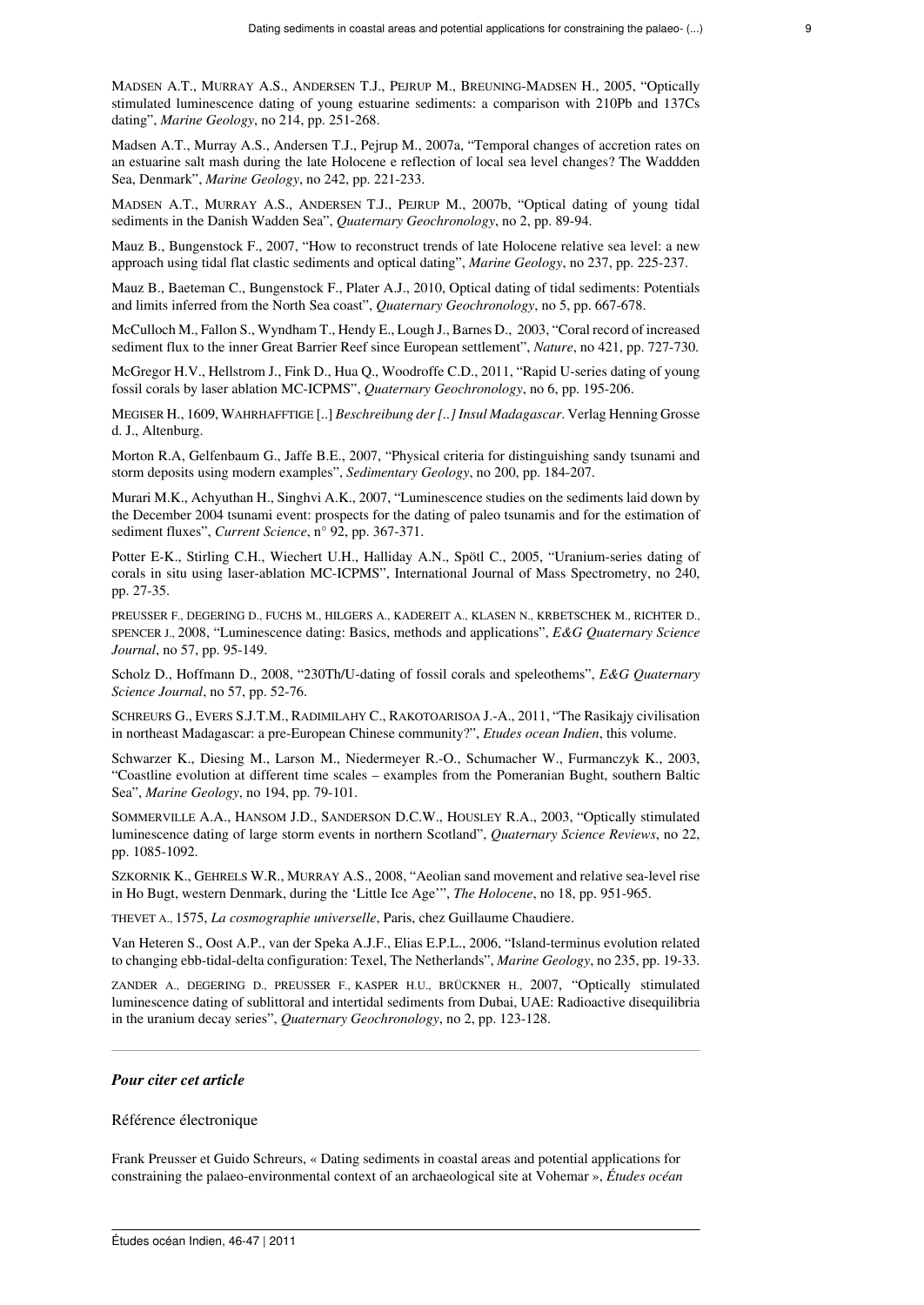*Indien* [En ligne], 46-47 | 2011, mis en ligne le 03 mars 2013, consulté le 15 juillet 2016. URL : http:// oceanindien.revues.org/1344 ; DOI : 10.4000/oceanindien.1344

#### Référence papier

Frank Preusser et Guido Schreurs, « Dating sediments in coastal areas and potential applications for constraining the palaeo-environmental context of an archaeological site at Vohemar », *Études océan Indien*, 46-47 | 2011, 339-355.

#### *Droits d'auteur*



Études océan Indien est mis à disposition selon les termes de la [licence Creative Commons](http://creativecommons.org/licenses/by-nc-sa/4.0/) [Attribution - Pas d'Utilisation Commerciale - Partage dans les Mêmes Conditions 4.0](http://creativecommons.org/licenses/by-nc-sa/4.0/) [International](http://creativecommons.org/licenses/by-nc-sa/4.0/).

#### *Résumés*

We present an overview on different environmental zones within coastal areas and summarise the physical basis behind the three most important methods that are available to date Holocene coastal sediments. Besides radiocarbon and uranium series dating, Optically Stimulated Luminescence (OSL) has increasingly been applied for dating in coastal settings over the past decade. This is illustrated by a number of case studies showing that OSL can be applied to sediments from almost any kind of coastal environment, covering a potential dating range from some years up to several hundred thousand years. OSL dating may hence be the method of choice for deciphering natural environmental change along coasts as well as the presence and the impact of human occupation in such areas. In addition, we briefly show how and where these dating methods could be applied to constrain the palaeo-environmental context of an archaeological site at Vohemar in north-eastern Madagascar.

Nous présentons un aperçu sur les différentes zones environnementales dans les secteurs côtiers et proposons de résumer les bases physiques des trois méthodes les plus importantes disponibles à ce jour pour dater les sédiments côtiers de l'holocène. Outre le radiocarbone et la datation série de l'uranium, la luminescence stimulée optiquement (OSL) a été la plus appliquée pour la datation en milieu côtier durant la dernière décennie. Ceci est illustré par un certain nombre d'études de cas montrant que l'OSL peut être appliquée à des sédiments à partir de presque n'importe quel type de milieu côtier, couvrant une datation potentielle de quelques années jusqu'à plusieurs centaines de milliers d'années. La datation par OSL peut donc être une méthode de choix pour décrypter les changements environnementaux naturels le long des côtes ainsi que la présence et l'impact de l'occupation humaine dans ces zones. De plus, nous avons brièvement montré comment et où ces méthodes de datation pourraient être appliquées pour circonscrire le contexte paléo-environnemental d'un site archéologique comme Vohémar, dans le nord-est de Madagascar.

#### *Entrées d'index*

*Mots-clés :* luminescence stimulée optiquement, datation au radiocarbone, datation série uranium, récifs coralliens, zone de marée, dépôts littoraux, étendues côtières, paléo-environnement, Rasikajy

*Keywords :* Optically Stimulated Luminescence, Radiocarbon Dating, Uranium Series Dating, Coral Reefs, Tidal Zone, Shoreline Deposits, Coastal Flats, Palaeoenvironment, Vohemar, Rasikajy

*Noms de lieux :* Vohémar (Madagascar)